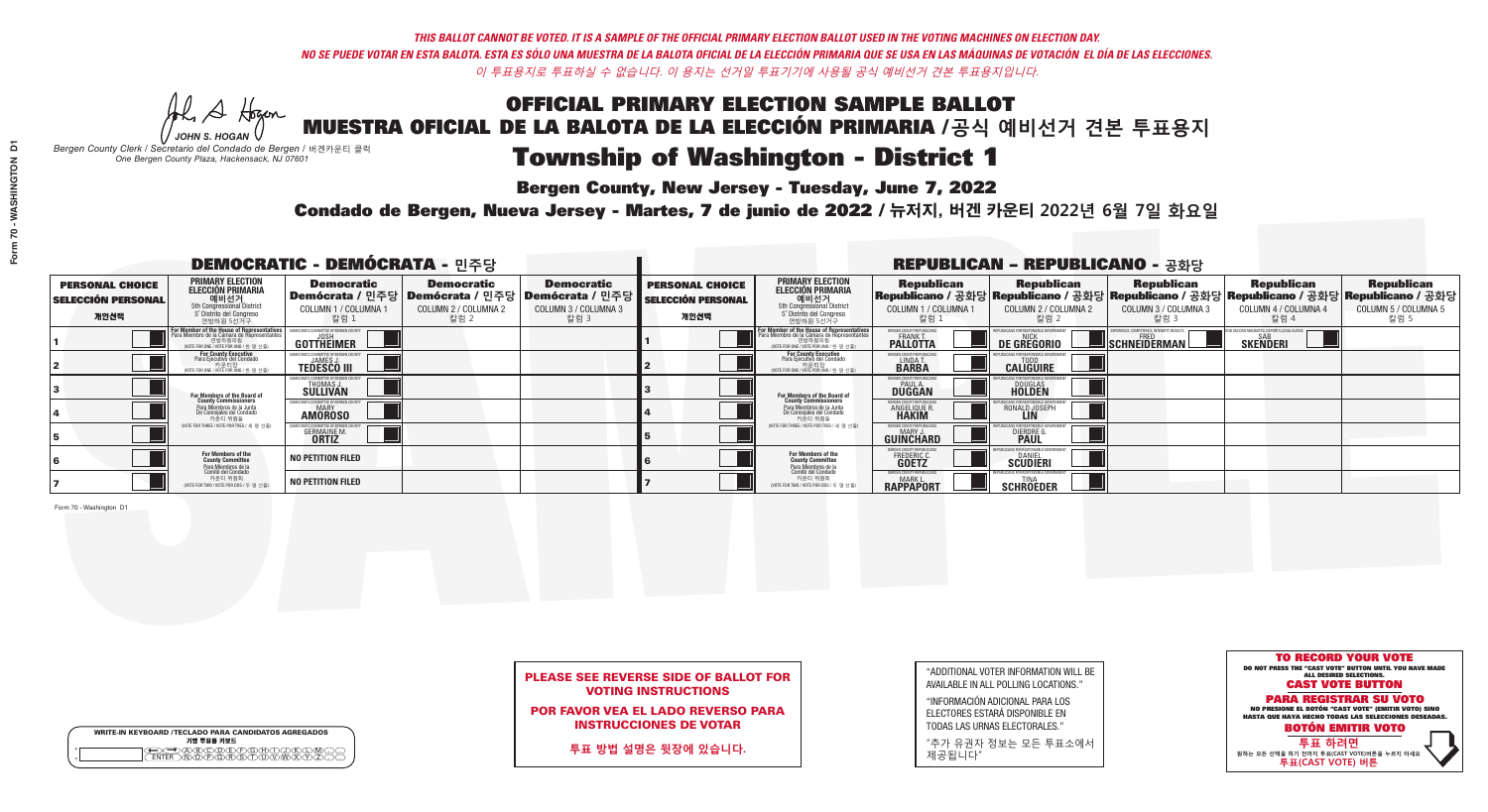**Bergen County, New Jersey - Tuesday, June 7, 2022** 

A Hogan *JOHN S. HOGAN*

|              | <b>WRITE-IN KEYBOARD /TECLADO PARA CANDIDATOS AGREGADOS</b><br>기명 투표용 키보드 |
|--------------|---------------------------------------------------------------------------|
| ٥<br>$\circ$ | XO(D)(E)(F)(G)(H)(                                                        |

*Bergen County Clerk / Secretario del Condado de Bergen /* 버겐카운티 클럭 *One Bergen County Plaza, Hackensack, NJ 07601*



## PLEASE SEE REVERSE SIDE OF BALLOT FOR VOTING INSTRUCTIONS

POR FAVOR VEA EL LADO REVERSO PARA INSTRUCCIONES DE VOTAR

**투표 방법 설명은 뒷장에 있습니다.**

"ADDITIONAL VOTER INFORMATION WILL BE AVAILABLE IN ALL POLLING LOCATIONS."

"INFORMACIÓN ADICIONAL PARA LOS ELECTORES ESTARÁ DISPONIBLE EN TODAS LAS URNAS ELECTORALES."

"추가 유권자 정보는 모든 투표소에서 제공됩니다"

Condado de Bergen, Nueva Jersey - Martes, 7 de junio de 2022 / 뉴저지, 버겐 카운티 2022년 6월 7일 화요일 *One Bergen County Plaza, Hackensack, NJ 07601*

|                                                             |                                                                                                                                        | <b>DEMOCRATIC - DEMÓCRATA - 민주당</b>                            |                                                   |                                                                                                            | <b>REPUBLICAN - REPUBLICANO - 공화당</b>                       |                                                                                                                                                  |                                                                   |                                                                                                                                                |                                                   |                                                   |                                                   |  |
|-------------------------------------------------------------|----------------------------------------------------------------------------------------------------------------------------------------|----------------------------------------------------------------|---------------------------------------------------|------------------------------------------------------------------------------------------------------------|-------------------------------------------------------------|--------------------------------------------------------------------------------------------------------------------------------------------------|-------------------------------------------------------------------|------------------------------------------------------------------------------------------------------------------------------------------------|---------------------------------------------------|---------------------------------------------------|---------------------------------------------------|--|
| <b>PERSONAL CHOICE</b><br><b>SELECCIÓN PERSONAL</b><br>개인선택 | <b>PRIMARY ELECTION</b><br>ELECCIÓN PRIMARIA<br>예비선거<br><sub>5th Congressional</sub> District<br>5° Distrito del Congreso<br>연방하원 5선거구 | <b>Democratic</b><br>COLUMN 1 / COLUMNA<br>칼럼 1                | <b>Democratic</b><br>COLUMN 2 / COLUMNA 2<br>칼럼 2 | <b>Democratic</b><br>  Demócrata / 민주당   Demócrata / 민주당   Demócrata / 민주당<br>COLUMN 3 / COLUMNA 3<br>칼럼 3 | <b>PERSONAL CHOICE</b><br><b>SELECCIÓN PERSONAL</b><br>개인선택 | <b>PRIMARY ELECTION</b><br><b>ELECCIÓN PRIMARIA</b><br>예비선거<br><sub>5</sub> Sth Congressional District<br>5 Distrito del Congreso<br>연방하원 5선거구   | <b>Republican</b><br>COLUMN 1 / COLUMNA 1<br>"칼럼 1                | <b>Republican</b><br>Republicano / 공화당 Republicano / 공화당 Republicano / 공화당 Republicano / 공화당 Republicano / 공화당<br>COLUMN 2 / COLUMNA 2<br>칼럼 2 | <b>Republican</b><br>COLUMN 3 / COLUMNA 3<br>칼럼 3 | <b>Republican</b><br>COLUMN 4 / COLUMNA 4<br>칼럼 4 | <b>Republican</b><br>COLUMN 5 / COLUMNA 5<br>칼럼 5 |  |
|                                                             | or Member of the House of Representatives<br>ara Miembro de la Cámara de Representantes<br>NOTE FOR ONE 7 VOTE POR UNO / 하 명 선축)       | GOTTHEIMER                                                     |                                                   |                                                                                                            |                                                             | F <mark>or Member of the House of Representatives</mark><br>Para Miembro de la Cámara de Representantes<br>WOTE FOR ONE / VOTE POR UNO / 하 명 선축) | BERGEN COUNTY REPUBLICAN<br><b>FRANK T</b><br><b>PALLOTTA</b>     | DE GREGORIO                                                                                                                                    | $\blacksquare$ Schneiderman $\blacksquare$        | <b>SKENDERI</b>                                   |                                                   |  |
|                                                             | For County Executive<br>Para Ejecutivo del Condado<br>VOTE FOR ONE / VOTE POR UNO / 한 명 선출)                                            | DEMOCRATIC COMMITTEE OF BERGEN C<br><b>TEDESCO III</b>         |                                                   |                                                                                                            |                                                             | For County Executive<br>Para Ejecutivo del Condado<br>7 카운티장<br>(VOTE FOR ONE / VOTE POR UNO / 한 명 선출                                            | BERGEN COUNTY REPUBLICAN<br>LINDA T.                              | <b>CALIGUIRE</b>                                                                                                                               |                                                   |                                                   |                                                   |  |
|                                                             | For Members of the Board of<br>County Commissioners                                                                                    | THOMAS J.                                                      |                                                   |                                                                                                            |                                                             | <b>For Members of the Board of County Commissioners</b>                                                                                          | <b>ERGEN COUNTY REPUBLICAN</b><br><b>PAUL A.</b><br><b>DUGGAN</b> | <b>DOUGLAS</b><br><b>HOLDEN</b>                                                                                                                |                                                   |                                                   |                                                   |  |
|                                                             | Para Miembros de la Junta<br>De Concejales del Condado<br>카운티 위원들                                                                      | <b>AMOROSO</b>                                                 |                                                   |                                                                                                            |                                                             | Para Miembros de la Junta<br>De Concejales del Condado<br>카운티 위원들                                                                                | ERGEN COUNTY REPUBLICA<br><b>ANGELIQUE R</b>                      | RONALD JOSEPH<br><b>LIN</b>                                                                                                                    |                                                   |                                                   |                                                   |  |
|                                                             | (VOTE FOR THREE / VOTE POR TRES / 세 명 선출)                                                                                              | <b>GERMAINE M.</b>                                             |                                                   |                                                                                                            |                                                             | (VOTE FOR THREE / VOTE POR TRES / 세 명 선출)                                                                                                        | ERGEN COUNTY REPUBLICA<br>MARY.<br><b>GUINCHARD</b>               | <b>DIERDRE</b>                                                                                                                                 |                                                   |                                                   |                                                   |  |
|                                                             | For Members of the<br>County Committee<br>Para Miembros de la<br>Comité del Condado                                                    | MOCRATIC COMMITTEE OF BERGEN COUN<br><b>MATHEW</b><br>McCARTER |                                                   |                                                                                                            |                                                             | For Members of the<br>County Committee                                                                                                           | ERGEN COUNTY REPUBLICAN<br><b>JOSEPH A.</b><br><b>DURSO</b>       | <b>HANSON</b>                                                                                                                                  |                                                   |                                                   |                                                   |  |
|                                                             | 카운티 위원회<br>NOTE FOR TWO / VOTE POR DOS / 두 명 선출)                                                                                       | CATHY-JO<br>McCARTER                                           |                                                   |                                                                                                            |                                                             | Para Miembros de la<br>Comité del Condado<br>카운티 위원회<br>WOTE FOR TWO / VOTE POR DOS / 두 명                                                        | <b>REGEN COUNTY REPUBLICANS</b><br><b>PLANTAMURA-ROSSI</b>        | DeMARCO FEENEY                                                                                                                                 |                                                   |                                                   |                                                   |  |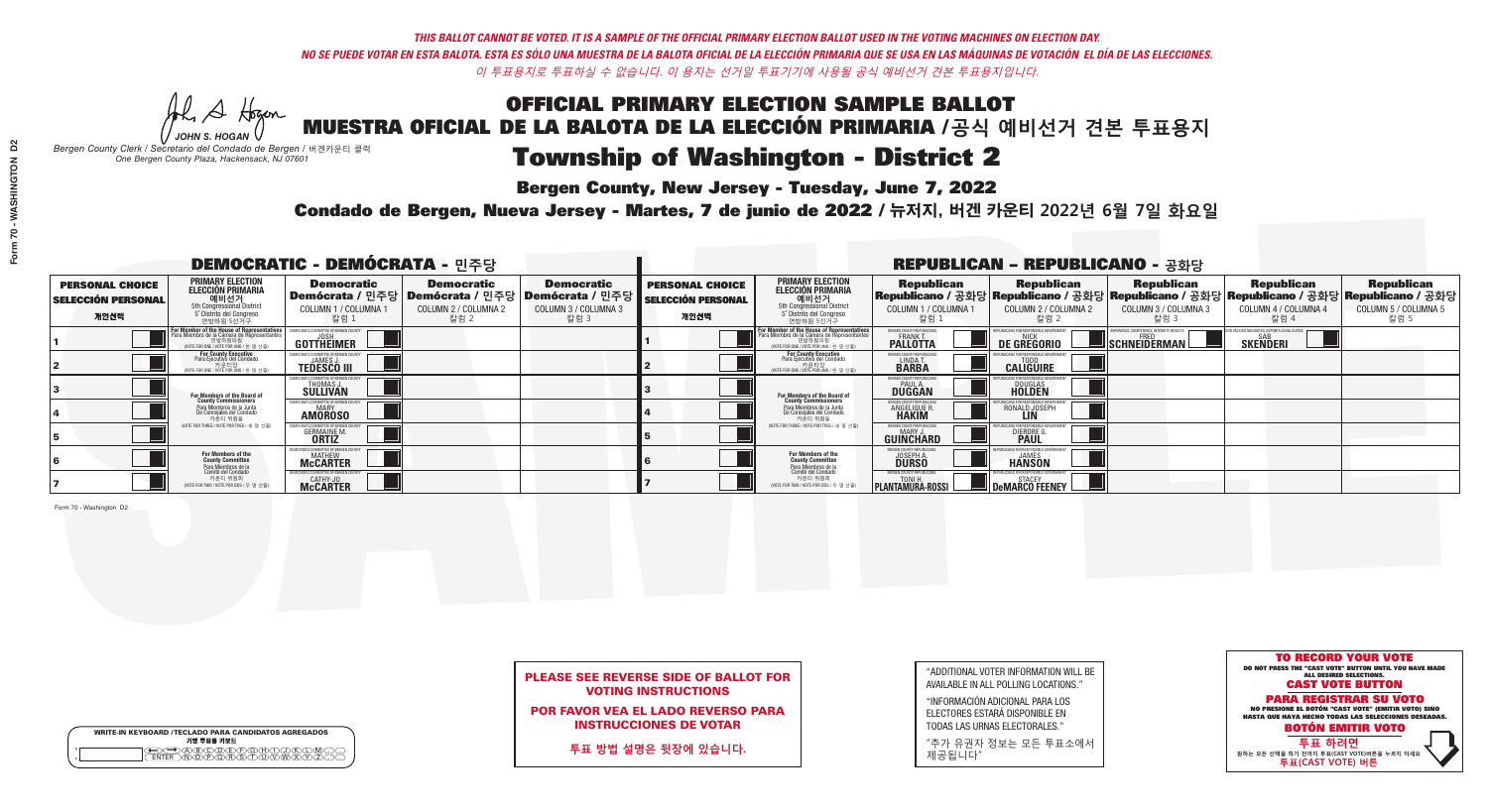**Bergen County, New Jersey - Tuesday, June 7, 2022** 

Al Stogan *JOHN S. HOGAN*

|                    | <b>WRITE-IN KEYBOARD /TECLADO PARA CANDIDATOS AGREGADOS</b><br>기명 투표용 키보드 |
|--------------------|---------------------------------------------------------------------------|
| $\circ$<br>$\circ$ |                                                                           |

*Bergen County Clerk / Secretario del Condado de Bergen /* 버겐카운티 클럭 *One Bergen County Plaza, Hackensack, NJ 07601*

Condado de Bergen, Nueva Jersey - Martes, 7 de junio de 2022 / 뉴저지, 버겐 카운티 2022년 6월 7일 화요일 *One Bergen County Plaza, Hackensack, NJ 07601*



## PLEASE SEE REVERSE SIDE OF BALLOT FOR VOTING INSTRUCTIONS

POR FAVOR VEA EL LADO REVERSO PARA INSTRUCCIONES DE VOTAR

**투표 방법 설명은 뒷장에 있습니다.**

"ADDITIONAL VOTER INFORMATION WILL BE AVAILABLE IN ALL POLLING LOCATIONS."

"INFORMACIÓN ADICIONAL PARA LOS ELECTORES ESTARÁ DISPONIBLE EN TODAS LAS URNAS ELECTORALES."

"추가 유권자 정보는 모든 투표소에서 제공됩니다"

|                                                             |                                                                                                                                               | <b>DEMOCRATIC - DEMÓCRATA - 민주당</b>                         |                                                   |                                                                                                      | <b>REPUBLICAN - REPUBLICANO - 공화당</b>                       |                                                                                                                                        |                                                             |                                                                                                                                                 |                                                   |                                                   |                                                   |
|-------------------------------------------------------------|-----------------------------------------------------------------------------------------------------------------------------------------------|-------------------------------------------------------------|---------------------------------------------------|------------------------------------------------------------------------------------------------------|-------------------------------------------------------------|----------------------------------------------------------------------------------------------------------------------------------------|-------------------------------------------------------------|-------------------------------------------------------------------------------------------------------------------------------------------------|---------------------------------------------------|---------------------------------------------------|---------------------------------------------------|
| <b>PERSONAL CHOICE</b><br><b>SELECCIÓN PERSONAL</b><br>개인선택 | PRIMARY ELECTION<br><b>ELECCIÓN PRIMARIA</b><br>5th Congressional District<br>5 <sup>°</sup> Distrito del Congreso<br>연방하원 5선거구               | <b>Democratic</b><br>COLUMN 1 / COLUMNA 1<br>칼럼 1           | <b>Democratic</b><br>COLUMN 2 / COLUMNA 2<br>칼럼 2 | <b>Democratic</b><br>Demócrata / 민주당 Demócrata / 민주당 Demócrata / 민주당<br>COLUMN 3 / COLUMNA 3<br>칼럼 3 | <b>PERSONAL CHOICE</b><br><b>SELECCIÓN PERSONAL</b><br>개인선택 | <b>PRIMARY ELECTION</b><br>ELECCIÓN PRIMARIA<br>예비선거<br>5th Congressional District<br>5 Distrito del Congreso<br>연방하원 5선거구             | <b>Republican</b><br>COLUMN 1 / COLUMNA 1<br>칼럼             | <b>Republican</b><br>Republicano / 공화당 Republicano / 공화당 Republicano / 공화당 Republicano / 공화당 Republicano / 공화당<br>COLUMN 2 / COLUMNA 2<br>-칼럼 2 | <b>Republican</b><br>COLUMN 3 / COLUMNA 3<br>칼럼 3 | <b>Republican</b><br>COLUMN 4 / COLUMNA 4<br>칼럼 4 | <b>Republican</b><br>COLUMN 5 / COLUMNA 5<br>칼럼 5 |
|                                                             | For Member of the House of Representatives<br>Para Miembro de la Cámara de Representantes<br>연방하원의원<br>(VOTE FOR ONE / VOTE POR UNO / 한 명 선출) | <b>GOTTHEIMER</b>                                           |                                                   |                                                                                                      |                                                             | <b>For Member of the House of Representative</b><br>Para Miembro de la Cámara de Representante<br>NOTE FOR ONE / VOTE POR UNO / 한 명 선출 | ERGEN COUNTY REPUBLICAN<br><b>PALLOTTA</b>                  | DE GREGORIO                                                                                                                                     | SCHNEIDERMAN                                      | <b>SKENDERI</b>                                   |                                                   |
|                                                             | For County Executive<br>Para Ejecutivo del Condado<br>VOTE FOR ONE / VOTE POR UNO / 한 명 선출)                                                   | <b>TEDESCO III</b>                                          |                                                   |                                                                                                      |                                                             | For County Executive<br>Para Ejecutivo del Condado<br>(VOTE FOR ONE / VOTE POR UNO / 한 명 선출)                                           | BERGEN COUNTY REPUBLICA<br>LINDA T.                         | <b>CALIGUIRE</b>                                                                                                                                |                                                   |                                                   |                                                   |
|                                                             | For Members of the Board of<br>County Commissioners                                                                                           | EMOCRATIC COMMITTEE OF BERGEN C<br>THOMAS J.<br>SULLIVAN    |                                                   |                                                                                                      |                                                             | For Members of the Board of<br>County Commissioners                                                                                    | BERGEN COUNTY REPUBLICAN<br><b>PAUL A.</b><br><b>DUGGAN</b> | <b>DOUGLAS</b>                                                                                                                                  |                                                   |                                                   |                                                   |
|                                                             | Para Miembros de la Junta<br>De Concejales del Condado<br>카운티 위원들                                                                             | <b>IOCRATIC COMMITTEE OF BERGEN COUNT</b><br><b>AMOROSO</b> |                                                   |                                                                                                      |                                                             | Para Miembros de la Junta<br>De Concejales del Condado<br>카운티 위원들                                                                      | ERGEN COUNTY REPUBLICAN<br><b>ANGELIQUE R</b>               | RONALD JOSEPH<br><b>LIN</b>                                                                                                                     |                                                   |                                                   |                                                   |
|                                                             | NOTE FOR THREE / VOTE POR TRES / 세 명 선출)                                                                                                      | <b>GERMAINE M.</b><br><b>ORTIZ</b>                          |                                                   |                                                                                                      |                                                             | (VOTE FOR THREE / VOTE POR TRES / 세 명 선출)                                                                                              | ERGEN COUNTY REPUBLICAN<br>MARY J<br>GUINCHARD              | <b>DIERDRE</b>                                                                                                                                  |                                                   |                                                   |                                                   |
|                                                             | For Members of the<br>County Committee<br>Para Miembros de la<br>Comité del Condado                                                           | <b>NO PETITION FILED</b>                                    |                                                   |                                                                                                      |                                                             | <b>For Members of the<br/>County Committee</b>                                                                                         | BERGEN COUNTY REPUBLICANS<br><b>MICHAEL</b>                 | <b>CONWAY</b>                                                                                                                                   |                                                   |                                                   |                                                   |
|                                                             | 카운티 위원회<br>NOTE FOR TWO / VOTE POR DOS / 두 명 선출)                                                                                              | <b>NO PETITION FILED</b>                                    |                                                   |                                                                                                      |                                                             | Para Miembros de la<br>Comité del Condado<br>카운티 위원회<br>NOTE FOR TWO / VOTE POR DOS / 두 명 선출                                           | <b>FRGEN COUNTY REPUBLICAN</b><br>DENA<br><b>PINKMAN</b>    | CATHERINE<br><b>SOLIMANDO</b>                                                                                                                   |                                                   |                                                   |                                                   |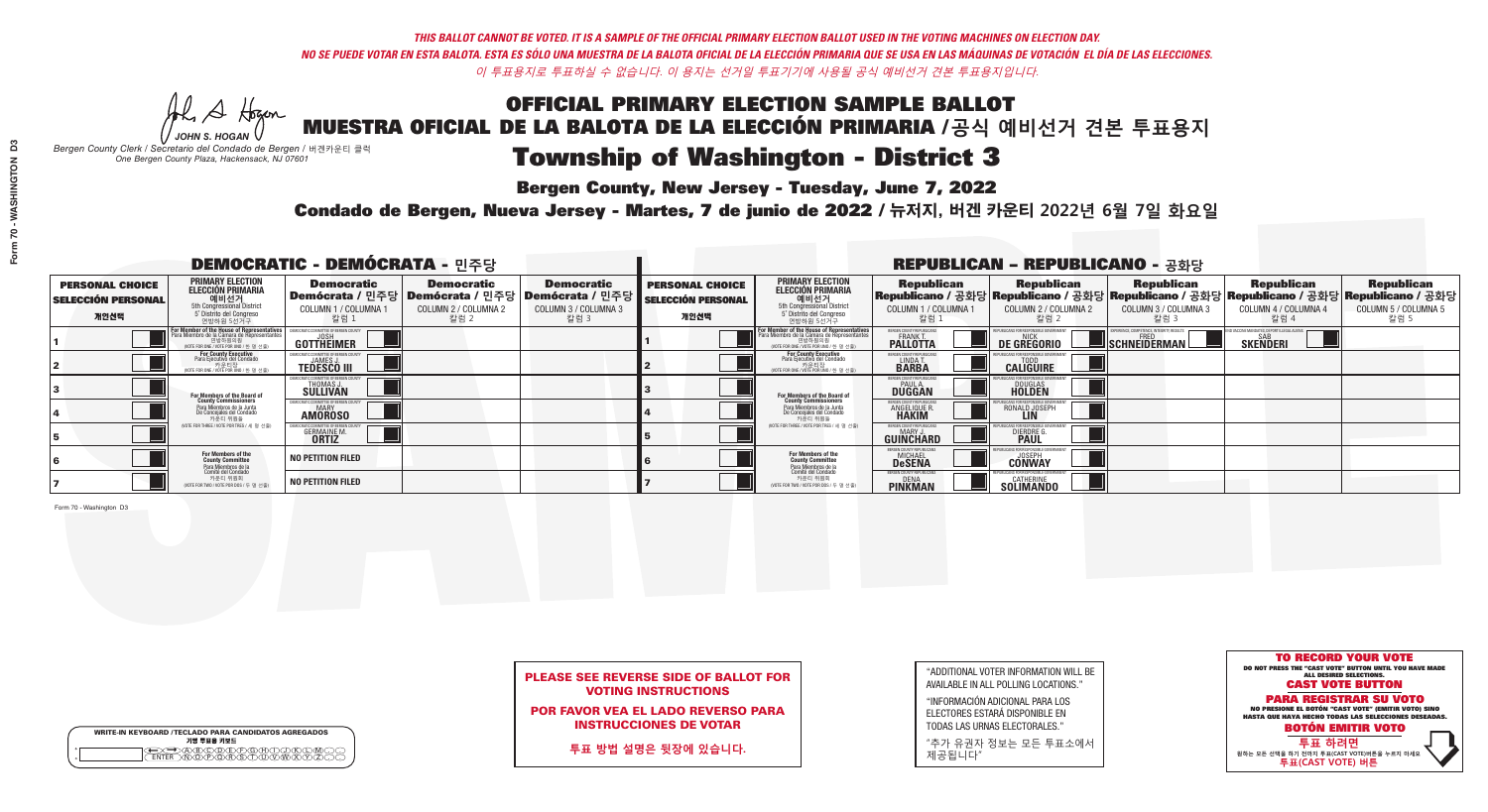**Bergen County, New Jersey - Tuesday, June 7, 2022** 

A Hogan *JOHN S. HOGAN*

|         | <b>WRITE-IN KEYBOARD /TECLADO PARA CANDIDATOS AGREGADOS</b><br>기명 투표용 키보드 |
|---------|---------------------------------------------------------------------------|
| $\circ$ | )B)C)D)E)(F)(G)(H<br><u>ወለ៍ እንፍለች</u>                                     |

*Bergen County Clerk / Secretario del Condado de Bergen /* 버겐카운티 클럭 *One Bergen County Plaza, Hackensack, NJ 07601*

Condado de Bergen, Nueva Jersey - Martes, 7 de junio de 2022 / 뉴저지, 버겐 카운티 2022년 6월 7일 화요일 *One Bergen County Plaza, Hackensack, NJ 07601*



## PLEASE SEE REVERSE SIDE OF BALLOT FOR VOTING INSTRUCTIONS

POR FAVOR VEA EL LADO REVERSO PARA INSTRUCCIONES DE VOTAR

**투표 방법 설명은 뒷장에 있습니다.**

"ADDITIONAL VOTER INFORMATION WILL BE AVAILABLE IN ALL POLLING LOCATIONS."

"INFORMACIÓN ADICIONAL PARA LOS ELECTORES ESTARÁ DISPONIBLE EN TODAS LAS URNAS ELECTORALES."

"추가 유권자 정보는 모든 투표소에서 제공됩니다"

|                                                             |                                                                                                                                               | <b>DEMOCRATIC - DEMÓCRATA - 민주당</b>                                      |                                                                                          |                                                                      |                                                             | <b>REPUBLICAN - REPUBLICANO - 공화당</b>                                                                                                                       |                                                          |                                                                                                                                                 |                                                   |                                                   |                                                   |  |
|-------------------------------------------------------------|-----------------------------------------------------------------------------------------------------------------------------------------------|--------------------------------------------------------------------------|------------------------------------------------------------------------------------------|----------------------------------------------------------------------|-------------------------------------------------------------|-------------------------------------------------------------------------------------------------------------------------------------------------------------|----------------------------------------------------------|-------------------------------------------------------------------------------------------------------------------------------------------------|---------------------------------------------------|---------------------------------------------------|---------------------------------------------------|--|
| <b>PERSONAL CHOICE</b><br><b>SELECCIÓN PERSONAL</b><br>개인선택 | PRIMARY ELECTION<br>ELECCIÓN PRIMARIA<br>에비선거<br>5th Congressional District<br>5 <sup>*</sup> Distrito del Congreso<br>연방하원 5선거구              | <b>Democratic</b><br>COLUMN 1 / COLUMNA 1<br>칼럼 1                        | <b>Democratic</b><br>Demócrata / 민주당   Demócrata / 민주당  <br>COLUMN 2 / COLUMNA 2<br>칼럼 2 | <b>Democratic</b><br>Demócrata / 민주당<br>COLUMN 3 / COLUMNA 3<br>칼럼 3 | <b>PERSONAL CHOICE</b><br><b>SELECCIÓN PERSONAL</b><br>개인선택 | <b>PRIMARY ELECTION</b><br><b>ELECCIÓN PRIMARIA</b><br>예비선거<br>5th Congressional District<br>5 Distrito del Congreso<br>연방하원 5선거구                           | <b>Republican</b><br>COLUMN 1 / COLUMNA 1<br>칼럼          | <b>Republican</b><br>Republicano / 공화당 Republicano / 공화당 Republicano / 공화당 Republicano / 공화당 Republicano / 공화당<br>COLUMN 2 / COLUMNA 2<br>-칼럼 2 | <b>Republican</b><br>COLUMN 3 / COLUMNA 3<br>칼럼 3 | <b>Republican</b><br>COLUMN 4 / COLUMNA 4<br>칼럼 4 | <b>Republican</b><br>COLUMN 5 / COLUMNA 5<br>칼럼 5 |  |
|                                                             | For Member of the House of Representatives<br>Para Miembro de la Cámara de Representantes<br>연방하원의원<br>(VOTE FOR ONE / VOTE POR UNO / 한 명 선출) | GOTTHEIMER                                                               |                                                                                          |                                                                      |                                                             | F <mark>or Member of the House of Representatives</mark><br>Para Miembro de la Cámara de Representantes<br>연방하원의원<br>(VOTE FOR ONE / VOTE POR UNO / 한 명 선출) | BERGEN COUNTY REPUBLICANS<br>FRANK T.<br><b>PALLOTTA</b> | DE GREGORIO                                                                                                                                     | SCHNEIDERMAN                                      | <b>SKENDERI</b>                                   |                                                   |  |
|                                                             | For County Executive<br>Para Ejecutivo del Condado<br>/OTE FOR ONE / VOTE POR UNO / 한 명 선출)                                                   | <b>TEDESCO III</b>                                                       |                                                                                          |                                                                      |                                                             | <b>For County Executive</b><br>Para Ejecutivo del Condado<br>7) 카운티장<br>(VOTE FOR ONE / VOTE POR UNO / 한 명 선출)                                              | BERGEN COUNTY REPUBLICA<br>LINDAT.                       | <b>CALIGUIRE</b>                                                                                                                                |                                                   |                                                   |                                                   |  |
|                                                             | For Members of the Board of<br>County Commissioners                                                                                           | EMOCRATIC COMMITTEE OF BERGEN LINE<br>THOMAS J.<br>SULLIVAN              |                                                                                          |                                                                      |                                                             | <b>For Members of the Board of County Commissioners</b>                                                                                                     | <b>BERGEN COUNTY REPUBLICAN<br/>PAUL A.<br/>DUGGAN</b>   | <b>DOUGLAS</b>                                                                                                                                  |                                                   |                                                   |                                                   |  |
|                                                             | Para Miembros de la Junta<br>De Concejales del Condado<br>카운티 위원들                                                                             | ATIC COMMITTEE OF BERGEN CO<br><b>AMOROSO</b>                            |                                                                                          |                                                                      |                                                             | Para Miembros de la Junta<br>De Concejales del Condado<br>카운티 위원들                                                                                           | <b>PERGEN COUNTY REPUBLICAN.</b><br><b>ANGELIQUE F</b>   | RONALD JOSEPH                                                                                                                                   |                                                   |                                                   |                                                   |  |
|                                                             | (VOTE FOR THREE / VOTE POR TRES / 세 명 선출)                                                                                                     | <b>GERMAINE M.</b><br><b>ORTIZ</b>                                       |                                                                                          |                                                                      |                                                             | (VOTE FOR THREE / VOTE POR TRES / 세 명 선출)                                                                                                                   | ERGEN COUNTY REPUBLICAN<br>MARY J<br><b>GUINCHARD</b>    | <b>DIERDRE</b>                                                                                                                                  |                                                   |                                                   |                                                   |  |
|                                                             | For Members of the<br>County Committee<br>Para Miembros de la                                                                                 | MOCRATIC COMMITTEE OF BERGEN (<br><b>TEDESCO</b>                         |                                                                                          |                                                                      |                                                             | For Members of the<br>County Committee                                                                                                                      | ERGEN COUNTY REPUBLICANS<br><b>McDONOUGH</b>             | <b>CALAMARI</b>                                                                                                                                 |                                                   |                                                   |                                                   |  |
|                                                             | Comité del Condado<br>카운티 위원회<br>(VOTE FOR TWO / VOTE POR DOS / 두 명 선출)                                                                       | MOCRATIC COMMITTEE OF BERGEN CO<br><b>VICTORIA E.</b><br><b>FAUSTINI</b> |                                                                                          |                                                                      |                                                             | Para Miembros de la<br>Comité del Condado<br>카운티 위원회<br>(VOTE FOR TWO / VOTE POR DOS / 두 명 선출)                                                              |                                                          | PUBLICANS FOR RESPONSIBLE GOVERNA<br>DINA<br><b>BURKE</b>                                                                                       |                                                   |                                                   |                                                   |  |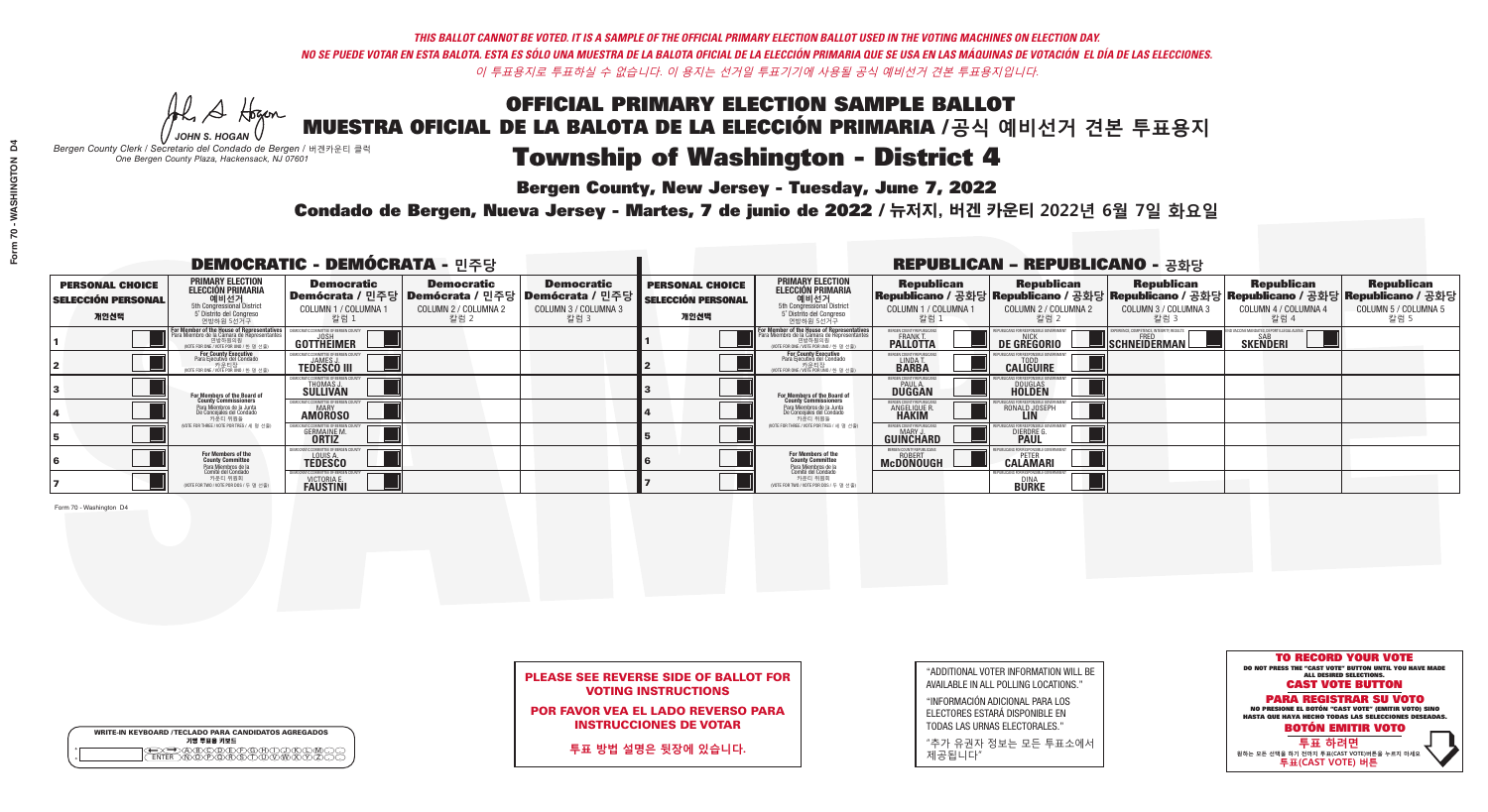A Hogan

|   | <b>WRITE-IN KEYBOARD /TECLADO PARA CANDIDATOS AGREGADOS</b><br>기명 투표용 키보드 |
|---|---------------------------------------------------------------------------|
| ω | }®©®®®®®©©®                                                               |

# OFFICIAL PRIMARY ELECTION SAMPLE BALLOT MUESTRA OFICIAL DE LA BALOTA DE LA ELECCIÓN PRIMARIA /**공식 예비선거 견본 투표용지**

## Township of Washington - District 5

**Bergen County, New Jersey - Tuesday, June 7, 2022** 

*JOHN S. HOGAN Bergen County Clerk / Secretario del Condado de Bergen /* 버겐카운티 클럭 *One Bergen County Plaza, Hackensack, NJ 07601*

Condado de Bergen, Nueva Jersey - Martes, 7 de junio de 2022 / 뉴저지, 버겐 카운티 2022년 6월 7일 화요일 *One Bergen County Plaza, Hackensack, NJ 07601*



## PLEASE SEE REVERSE SIDE OF BALLOT FOR VOTING INSTRUCTIONS

POR FAVOR VEA EL LADO REVERSO PARA INSTRUCCIONES DE VOTAR

**투표 방법 설명은 뒷장에 있습니다.**

"ADDITIONAL VOTER INFORMATION WILL BE AVAILABLE IN ALL POLLING LOCATIONS."

"INFORMACIÓN ADICIONAL PARA LOS ELECTORES ESTARÁ DISPONIBLE EN TODAS LAS URNAS ELECTORALES."

"추가 유권자 정보는 모든 투표소에서 제공됩니다"

|                                                             |                                                                                                                                               | <b>DEMOCRATIC - DEMÓCRATA - 민주당</b>                     |                                                                                                        |                                                   | <b>REPUBLICAN - REPUBLICANO - 공화당</b>                       |                                                                                                                                    |                                                              |                                                                                                                                                 |                                                   |                                                   |                                                   |
|-------------------------------------------------------------|-----------------------------------------------------------------------------------------------------------------------------------------------|---------------------------------------------------------|--------------------------------------------------------------------------------------------------------|---------------------------------------------------|-------------------------------------------------------------|------------------------------------------------------------------------------------------------------------------------------------|--------------------------------------------------------------|-------------------------------------------------------------------------------------------------------------------------------------------------|---------------------------------------------------|---------------------------------------------------|---------------------------------------------------|
| <b>PERSONAL CHOICE</b><br><b>SELECCIÓN PERSONAL</b><br>개인선택 | <b>PRIMARY ELECTION</b><br><b>ELECCIÓN PRIMARIA</b><br>5th Congressional District<br>5 <sup>o</sup> Distrito del Congreso<br>연방하원 5선거구        | <b>Democratic</b><br>COLUMN 1 / COLUMNA 1<br>_칼럼 1      | <b>Democratic</b><br>│Demócrata / 민주당│Demócrata / 민주당│Demócrata / 민주당┃<br>COLUMN 2 / COLUMNA 2<br>칼럼 2 | <b>Democratic</b><br>COLUMN 3 / COLUMNA 3<br>칼럼 3 | <b>PERSONAL CHOICE</b><br><b>SELECCIÓN PERSONAL</b><br>개인선택 | <b>PRIMARY ELECTION</b><br><b>ELECCIÓN PRIMARIA</b><br>예비선거<br>5th Congressional District<br>5 Distrito del Congreso<br>연방하원 5선거구  | <b>Republican</b><br>COLUMN 1 / COLUMNA 1<br>.칼럼 :           | <b>Republican</b><br>Republicano / 공화당 Republicano / 공화당 Republicano / 공화당 Republicano / 공화당 Republicano / 공화당<br>COLUMN 2 / COLUMNA 2<br>-칼럼 2 | <b>Republican</b><br>COLUMN 3 / COLUMNA 3<br>칼럼 3 | <b>Republican</b><br>COLUMN 4 / COLUMNA 4<br>칼럼 4 | <b>Republican</b><br>COLUMN 5 / COLUMNA 5<br>칼럼 5 |
|                                                             | For Member of the House of Representatives<br>Para Miembro de la Cámara de Representantes<br>연방하원의원<br>(VOTE FOR ONE / VOTE POR UNO / 한 명 선출) | <b>GOTTHEIMER</b>                                       |                                                                                                        |                                                   |                                                             | For Member of the House of Representatives<br>Para Miembro de la Cámara de Representantes<br>(VOTE FOR ONE / VOTE POR UNO / 한 명 선출 | ERGEN COUNTY REPUBLICAN<br><b>PALLOTTA</b>                   | DE GREGORIO                                                                                                                                     | SCHNEIDERMAN                                      | <b>SKENDERI</b>                                   |                                                   |
|                                                             | For County Executive<br>Para Ejecutivo del Condado<br>/OTE FOR ONE / VOTE POR UNO / 한 명 선출)                                                   | <b>TEDESCO III</b>                                      |                                                                                                        |                                                   |                                                             | For County Executive<br>Para Ejecutivo del Condado<br>VOTE FOR ONE / VOTE POR UNO / 한 명 선출)                                        | BERGEN COUNTY REPUBLICAN<br>LINDAT.                          | <b>CALIGUIRE</b>                                                                                                                                |                                                   |                                                   |                                                   |
|                                                             | For Members of the Board of<br>County Commissioners                                                                                           | MOCRATIC COMMITTEE OF BERGEN C<br>THOMAS J.<br>SULLIVAN |                                                                                                        |                                                   |                                                             | For Members of the Board of<br>County Commissioners                                                                                | <b>SERGEN COUNTY REPUBLICAN<br/>PAUL A.<br/>DUGGAN</b>       | <b>DOUGLAS</b>                                                                                                                                  |                                                   |                                                   |                                                   |
|                                                             | Para Miembros de la Junta<br>De Conceiales del Condado<br>카우티 위원들                                                                             | RATIC COMMITTEE OF BERGEN COUN'<br><b>AMOROSO</b>       |                                                                                                        |                                                   |                                                             | Para Miembros de la Junta<br>De Concejales del Condado<br>카운티 위원들                                                                  | <b>'ERGEN COUNTY REPUBLICAN.</b><br>ANGELIQUE R              | RONALD JOSEPH                                                                                                                                   |                                                   |                                                   |                                                   |
|                                                             | NOTE FOR THREE / VOTE POR TRES / 세 명 선출)                                                                                                      | <b>GERMAINE M.</b><br><b>ORTIZ</b>                      |                                                                                                        |                                                   |                                                             | (VOTE FOR THREE / VOTE POR TRES / 세 명 선출)                                                                                          | BERGEN COUNTY REPUBLICAN<br>MARY J<br>GUINCHARD              | <b>DIERDRE</b>                                                                                                                                  |                                                   |                                                   |                                                   |
|                                                             | For Members of the<br>County Committee<br>Para Miembros de la<br>Comité del Condado                                                           | <b>NO PETITION FILED</b>                                |                                                                                                        |                                                   |                                                             | <b>For Members of the<br/>County Committee</b>                                                                                     | BERGEN COUNTY REPUBLICAN:<br><b>KEVIN P.</b><br><b>ZITKO</b> | EUGENE<br>GRECO                                                                                                                                 |                                                   |                                                   |                                                   |
|                                                             | 카운티 위원회<br>NOTE FOR TWO / VOTE POR DOS / 두 명 선출)                                                                                              | <b>NO PETITION FILED</b>                                |                                                                                                        |                                                   |                                                             | Para Miembros de la<br>Comité del Condado<br>카운티 위원회<br>NOTE FOR TWO / VOTE POR DOS / 두 명 선출)                                      |                                                              | EPUBLICANS FOR RESPONSIBLE G/<br><b>JOANNE</b><br>GRECO                                                                                         |                                                   |                                                   |                                                   |